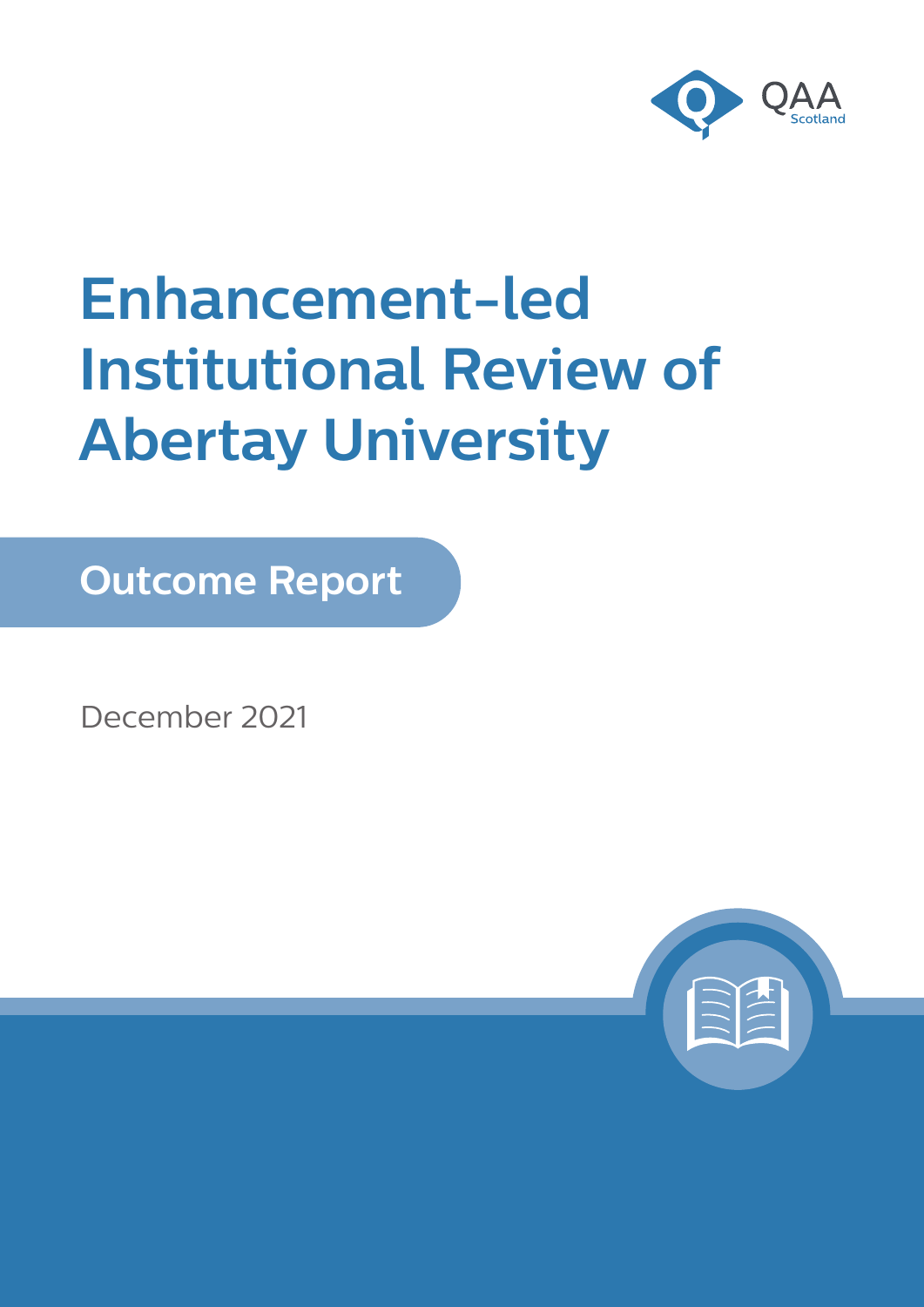# **Contents**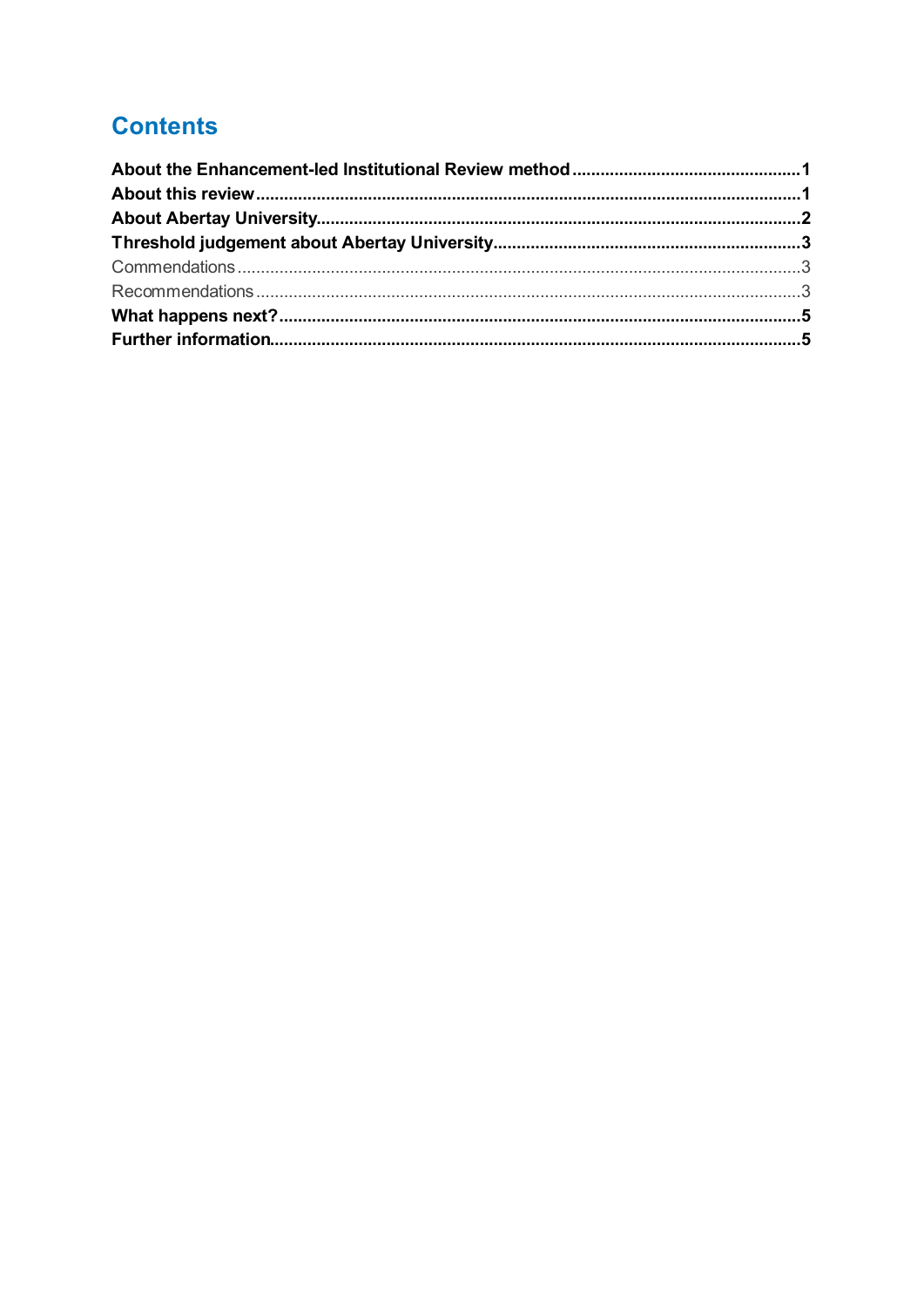# <span id="page-2-0"></span>**About the Enhancement-led Institutional Review method**

The QAA website explains the method for [Enhancement-led Institutional Review \(ELIR\)](http://www.qaa.ac.uk/scotland/en/reviewing-higher-education-in-scotland/enhancement-led-institutional-review) and has links to the ELIR handbook and other informative documents.<sup>[1](#page-2-2)</sup> You can also find out more about the [Quality Assurance Agency for Higher Education \(QAA\)](http://www.qaa.ac.uk/scotland).<sup>[2](#page-2-3)</sup>

Further details about ELIR can be found in an accompanyin[g brief guide,](http://www.qaa.ac.uk/docs/qaa/reports/brief-guide-to-elir-method.pdf)<sup>[3](#page-2-4)</sup> including an overview of the review method, information about review teams, and explanations of follow-up action.

## <span id="page-2-1"></span>**About this review**

This is the Outcome Report of the ELIR conducted by QAA at Abertay University. The review took place as follows: Planning Visit on 5 October 2021 and Review Visit on 29 November to 3 December 2021. The review was conducted by a team of six reviewers:

- Mr Matt Adie (Student Reviewer)
- Mr Mark Charters (Academic Reviewer)
- Mr Brian Green (Academic Reviewer)
- Professor David Lamburn (Academic Reviewer)
- Mr Gavin Lee (Coordinating Reviewer)
- Professor Alyson Tobin (Academic Reviewer).

This report sets out the threshold judgement formed by the ELIR team on:

• the current and likely future effectiveness of the institution's arrangements for managing academic standards and enhancing the quality of the student learning experience.

The threshold judgement for this report can be found on page 3, followed by commendations and recommendations.

A more detailed [Technical](https://www.qaa.ac.uk/reviewing-higher-education/quality-assurance-reports/Abertay-University) Report is also available for this review.[4](#page-2-5) The Technical Report sets out the team's findings under each heading in the ELIR 4 method.

# **The impact of COVID-19**

QAA made some amendments to the ELIR process to accommodate the ongoing pandemic, most notable of which was that the ELIR was conducted entirely online. The ELIR was undertaken while the pandemic, and the institution's response to it, was a key part of the context. Although this was part of the context of the review, the team considered the institution's approach to quality and standards from the time of the last ELIR in 2016. It is acknowledged that the review took place at what was a very challenging time, and the ELIR team and QAA Scotland are grateful to staff and students for their engagement in the review.

<sup>1</sup> About ELIR:

<span id="page-2-2"></span>[www.qaa.ac.uk/scotland/en/reviewing-higher-education-in-scotland/enhancement-led-institutional-review](http://www.qaa.ac.uk/scotland/en/reviewing-higher-education-in-scotland/enhancement-led-institutional-review)<br>
<sup>2</sup> About QAA: www.qaa.ac.uk/scotland.

<span id="page-2-4"></span><span id="page-2-3"></span><sup>&</sup>lt;sup>3</sup> Brief Guide to ELIR: [www.qaa.ac.uk/docs/qaa/reports/brief-guide-to-elir-method.pdf](http://www.qaa.ac.uk/docs/qaa/reports/brief-guide-to-elir-method.pdf)

<span id="page-2-5"></span><sup>4</sup> Technical Report: [www.qaa.ac.uk/reviewing-higher-education/quality-assurance-reports/Abertay-University](https://www.qaa.ac.uk/reviewing-higher-education/quality-assurance-reports/Abertay-University)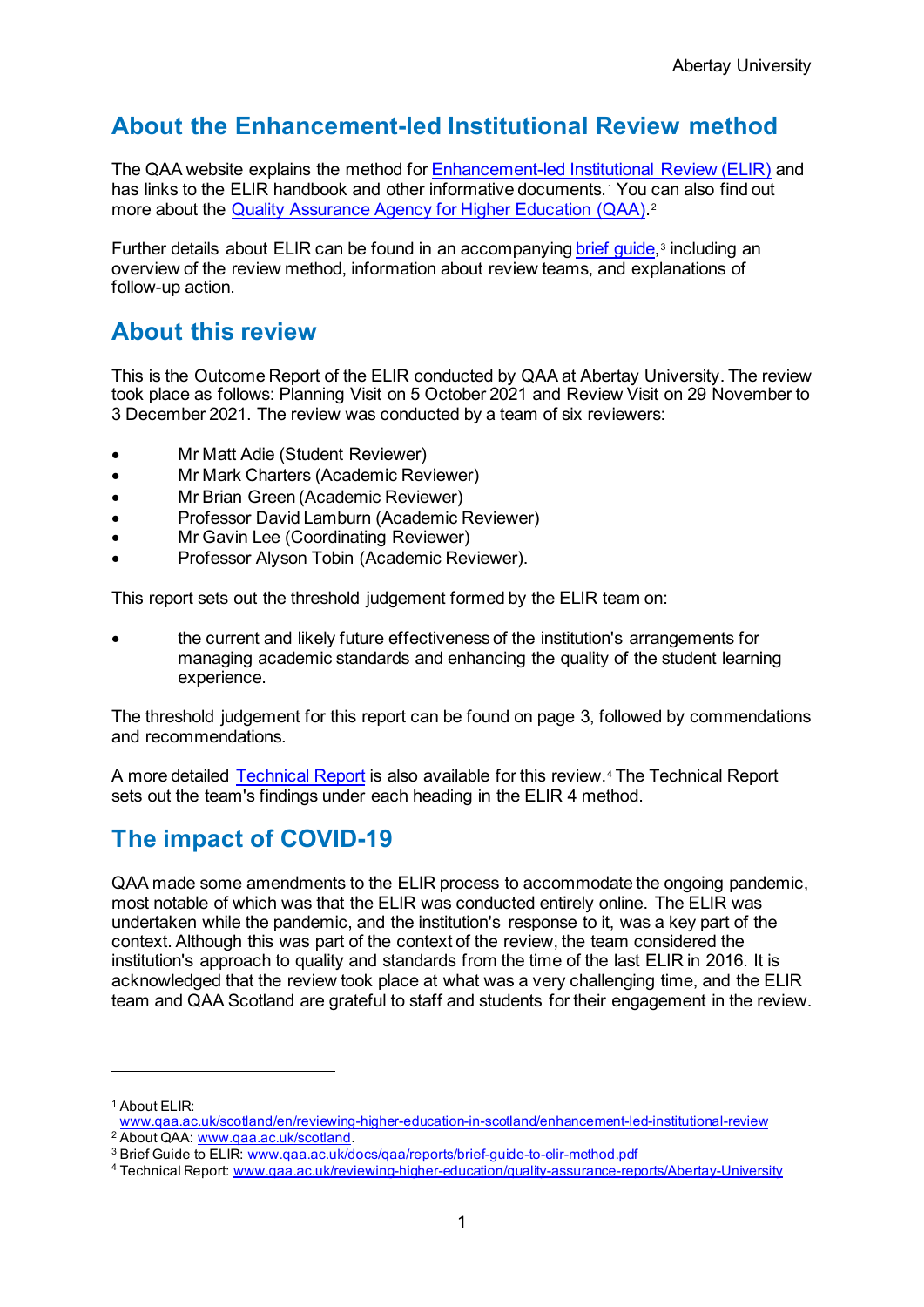# <span id="page-3-0"></span>**About Abertay University**

Abertay University has a history dating back to 1888 as the Dundee Technical Institute. In 2021, Abertay University is a small, modern university based in Dundee with a student population of around 4,500 (headcount) and staff community of approximately 476 (headcount).

The University offers a broad academic portfolio, with students spread over three academic schools: Business, Law and Social Sciences (BLS), Applied Sciences (SAS), and Design and Informatics (SDI), with the Graduate School providing training and professional development opportunities for the University's student and staff research community. The University describes itself as having a reputation for innovative, vocationally-based programmes and is known internationally in areas such as games and art, games technology, and cybersecurity and computing.

The undergraduate student population, which accounts for 93% of the University's student population, is composed of a majority of Scottish-domicile students who have represented 77-79% of the total population from 2016-21. Over 30% of students admitted to the University do so with 'advanced standing' from further education (FE) colleges. The University has a strong commitment to widening access and, in 2020-21, 16.2% of its Scottish-domicile undergraduate entrants were from Scottish Index of Multiple Deprivation (SIMD) 20 postcodes, with 33% of entrants from SIMD 40. The University's postgraduate taught (PGT) student population has grown slightly from 2016, with growth predominantly in the international population. The postgraduate research community remains small.

During the period 2016-21, the number of students studying at the University's collaborative partners has significantly reduced. This is a direct result of the University's decision to terminate its partnership with the Systematic Educational Group International (SEGi), Malaysia. The University has commenced a growth strategy to increase its collaborative provision.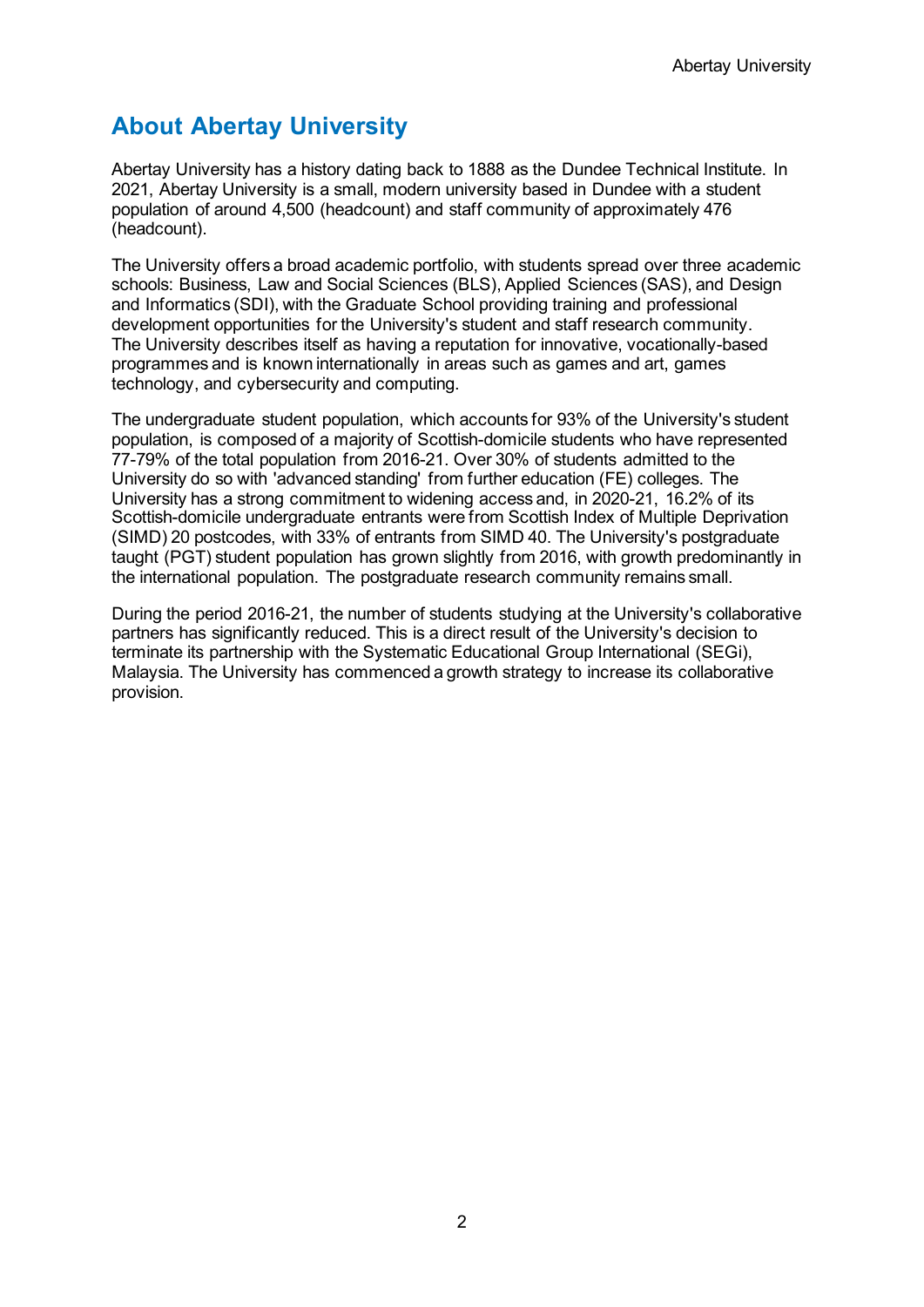# <span id="page-4-0"></span>**Threshold judgement about Abertay University**

Abertay University has **effective** arrangements for managing academic standards and the student learning experience.

This is a positive judgement, which means that the University meets sector expectations in securing the academic standards of its awards and enhancing the quality of the student learning experience it provides, currently and into the future. This judgement confirms there can be public confidence in the University's awards and in the quality of the learning experience it provides for its students.

#### <span id="page-4-1"></span>**Commendations**

1 The University is commended for the following areas of good practice.

2 **Embedding opportunities for student partnership in enhancement** - the University has established a strong culture of partnership working with its student body which ensures effective student representation and engagement in the range of institutional enhancement projects currently underway. The introduction of the student AbLE consultant role in particular has further embedded student partnership into enhancement activity.

3 **Inclusive and accessible learning environment for all** - the University takes a reflective approach to proactively supporting and embedding equality and diversity in its enhancement activities. This is evidenced by a wide range of initiatives and developments to support equality, diversity and inclusion, including the University's 'Lead Voices' initiative and its inclusive employability support for students with autism, which demonstrates an ongoing commitment to building an inclusive and accessible learning community and environment for all.

4 **Engagement with employers** - the University's commitment to preparing students for employment, which has resulted in well-established links with employers, positive impacts on curriculum development and systematically integrates work-based and work-related learning across programmes. The use and extent of work-related opportunities across the curriculum are recognised and strongly valued by students.

5 **Staff development and support** - the University, through the activities delivered by the Abertay Learning Enhancement (AbLE) Academy, the Technology Enhanced Learning Support team and the Graduate School, provides a comprehensive range of staff development and support opportunities, both formal and informal, to those involved in learning, teaching and research. These development opportunities are responsive to the needs of staff and the University's strategic direction and contribute to a supportive culture.

#### <span id="page-4-2"></span>**Recommendations**

6 The University is asked to consider the following recommendations.

7 **Effective implementation of University strategies** - building on its broadly effective approach to strategic planning in relation to learning and teaching, with a particular strength being the widespread consultation with staff and students during the formulation of the University Strategy and its underpinning strategies, including the Learning Enhancement Strategy. The ELIR team recommends that the University should undertake work to ensure that among all staff there is a clear understanding and ownership of these strategies, and how they inform institutional priorities and actions. In support of this, the University is asked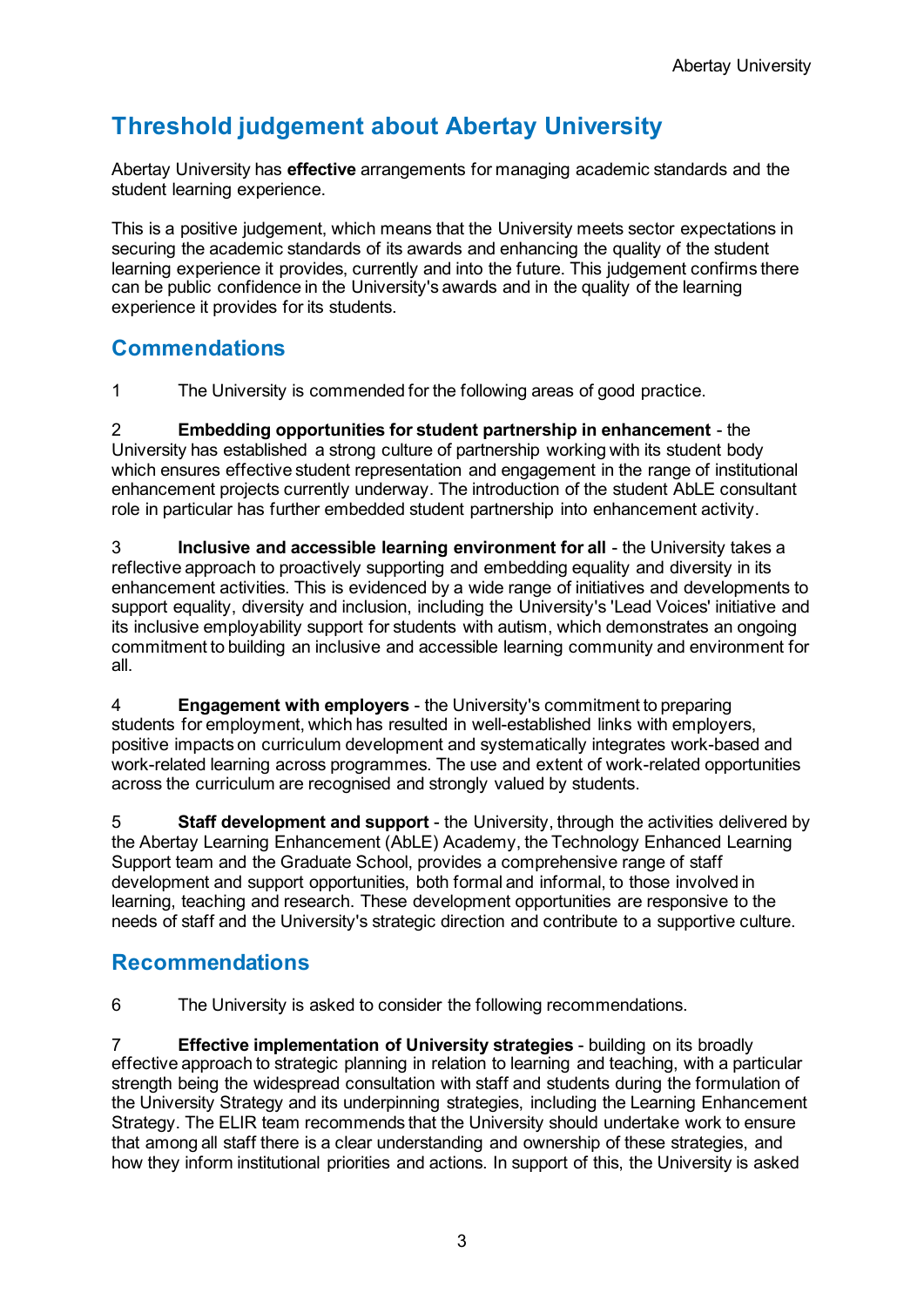to enable effective and systematic implementation, supported by appropriate monitoring and evaluation of impact to ensure the achievement of strategic goals.

8 **Student retention** - the University is asked to build on its emerging plans aimed at improving student retention, by developing an evidence-based institutional approach to identify, implement and regularly evaluate the impact and effectiveness of interventions on its retention performance.

9 **Feedback on assessment** - the University should continue to work with staff and students (across all modes of study), to address the improvements that students would like to see around consistency in the quality of the assessment feedback they receive, ensuring the impact of changes in feedback practice can be appropriately evaluated.

10 **Review of professional services** - continue with its plans to revise and implement a process for reviewing student-facing professional services to ensure a continuous, systematic review of services from academic year 2022-23. The University should ensure that the new processes link effectively to the existing institution-led review process for academic areas, allowing for institutional oversight, fully engages students, and incorporates appropriate externality.

11 **Adjustment of student marks** - the University should introduce an appropriate and consistent policy for the scaling of student marks before the start of the 2022-23 academic year. This policy should be appropriately communicated to staff, students, external examiners and collaborative partners.